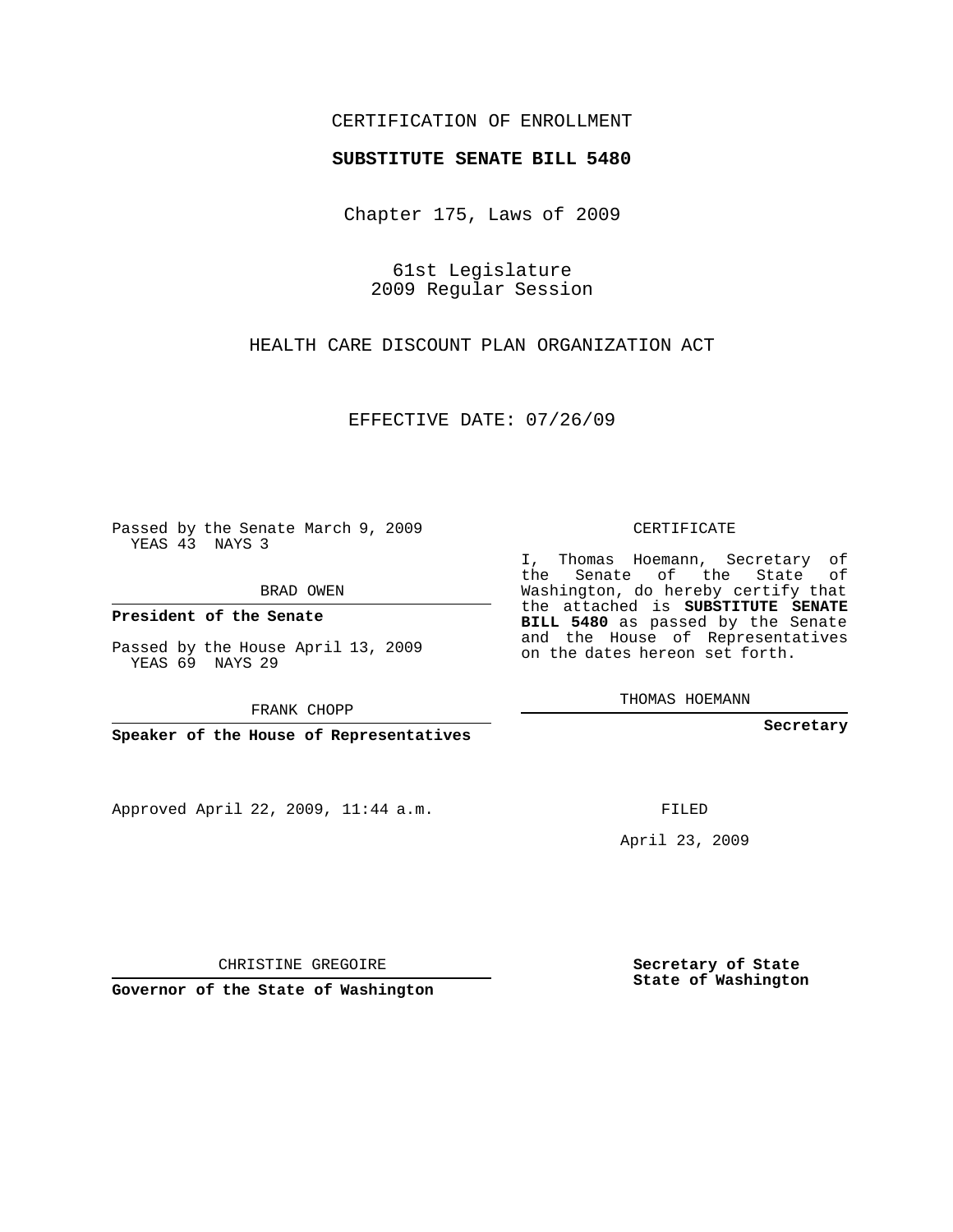## **SUBSTITUTE SENATE BILL 5480** \_\_\_\_\_\_\_\_\_\_\_\_\_\_\_\_\_\_\_\_\_\_\_\_\_\_\_\_\_\_\_\_\_\_\_\_\_\_\_\_\_\_\_\_\_

\_\_\_\_\_\_\_\_\_\_\_\_\_\_\_\_\_\_\_\_\_\_\_\_\_\_\_\_\_\_\_\_\_\_\_\_\_\_\_\_\_\_\_\_\_

Passed Legislature - 2009 Regular Session

## **State of Washington 61st Legislature 2009 Regular Session**

**By** Senate Health & Long-Term Care (originally sponsored by Senators Delvin, Franklin, Fairley, Keiser, and Shin; by request of Insurance Commissioner)

READ FIRST TIME 02/10/09.

 AN ACT Relating to creating the Washington health care discount plan organization act; adding a new chapter to Title 48 RCW; and prescribing penalties.

BE IT ENACTED BY THE LEGISLATURE OF THE STATE OF WASHINGTON:

 NEW SECTION. **Sec. 1.** This chapter may be known and cited as the Washington health care discount plan organization act.

 NEW SECTION. **Sec. 2.** The purposes of this chapter are to promote the public interest by establishing standards for discount plan organizations, to protect consumers from unfair or deceptive marketing, sales, or enrollment practices, and to facilitate consumer understanding of the role and function of discount plan organizations in providing discounts on charges for health care services.

 NEW SECTION. **Sec. 3.** The definitions in this section apply throughout this chapter unless the context clearly requires otherwise. (1) "Affiliate" means a person that directly, or indirectly through one or more intermediaries, controls, or is controlled by, or is under common control with, the person specified.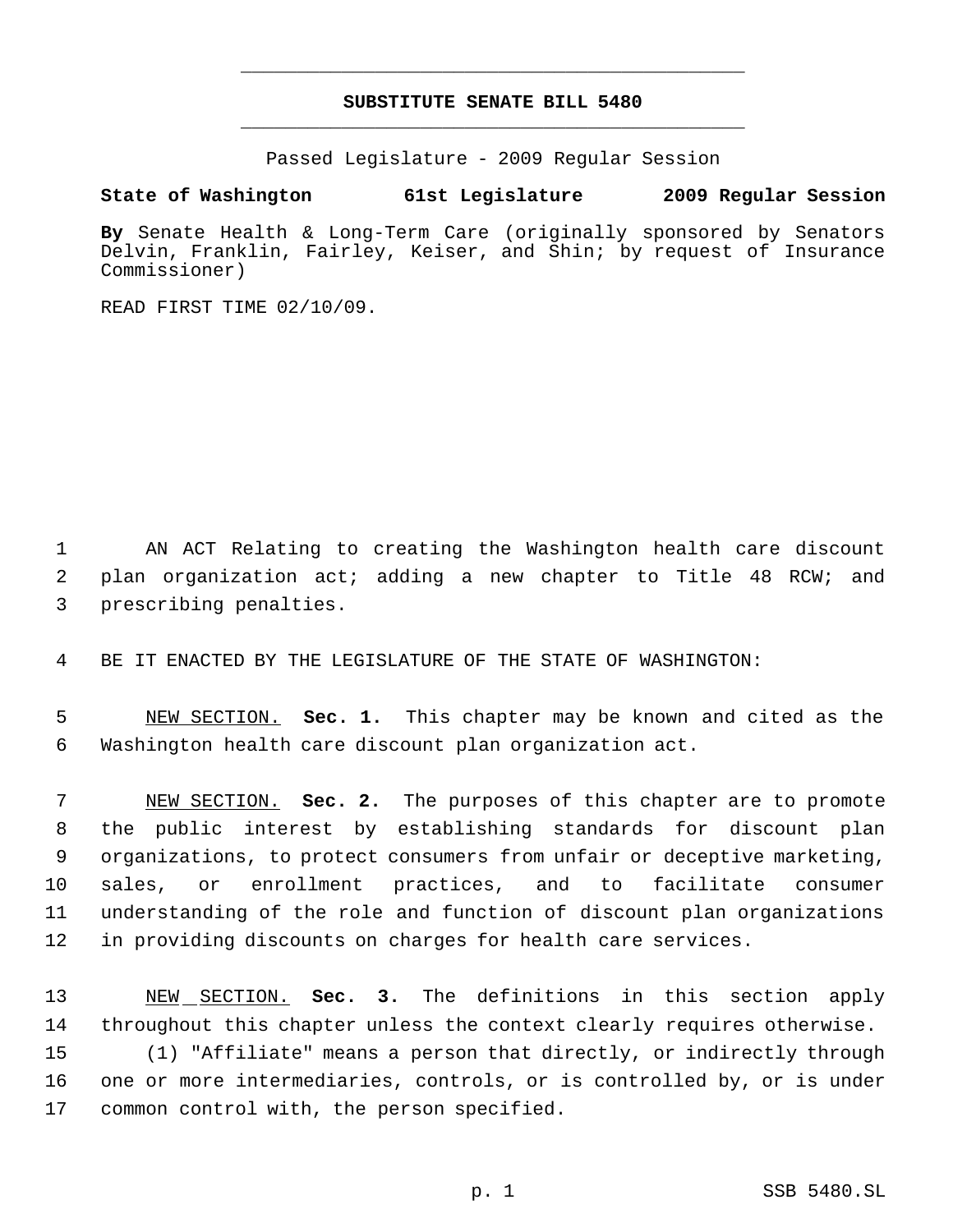(2) "Commissioner" means the Washington state insurance commissioner.

 (3)(a) "Control" or "controlled by" or "under common control with" means the possession, direct or indirect, of the power to direct or cause the direction of the management and policies of a person, whether through the ownership of voting securities, by contract other than a commercial contract for goods or nonmanagement services, or otherwise, unless the power is the result of an official position with or corporate office held by the person.

 (b) Control exists when any person, directly or indirectly, owns, controls, holds with the power to vote, or holds proxies representing ten percent or more of the voting securities of any other person. A presumption of control may be rebutted by a showing made in the manner provided by RCW 48.31B.005(2) and 48.31B.025(11) that control does not exist in fact. The commissioner may determine, after furnishing all persons in interest notice and opportunity to be heard and making specific findings of fact to support the determination, that control exists in fact, notwithstanding the absence of a presumption to that effect.

 (4)(a) "Discount plan" means a business arrangement or contract in which a person or organization, in exchange for fees, dues, charges, or other consideration, provides or purports to provide discounts to its members on charges by providers for health care services.

(b) "Discount plan" does not include:

 (i) A plan that does not charge a membership or other fee to use the plan's discount card;

(ii) A patient access program as defined in this chapter;

 (iii) A medicare prescription drug plan as defined in this chapter; or

 (iv) A discount plan offered by a health carrier authorized under chapter 48.20, 48.21, 48.44, or 48.46 RCW.

 (5)(a) "Discount plan organization" means a person that, in exchange for fees, dues, charges, or other consideration, provides or purports to provide access to discounts to its members on charges by providers for health care services. "Discount plan organization" also means a person or organization that contracts with providers, provider networks, or other discount plan organizations to offer discounts on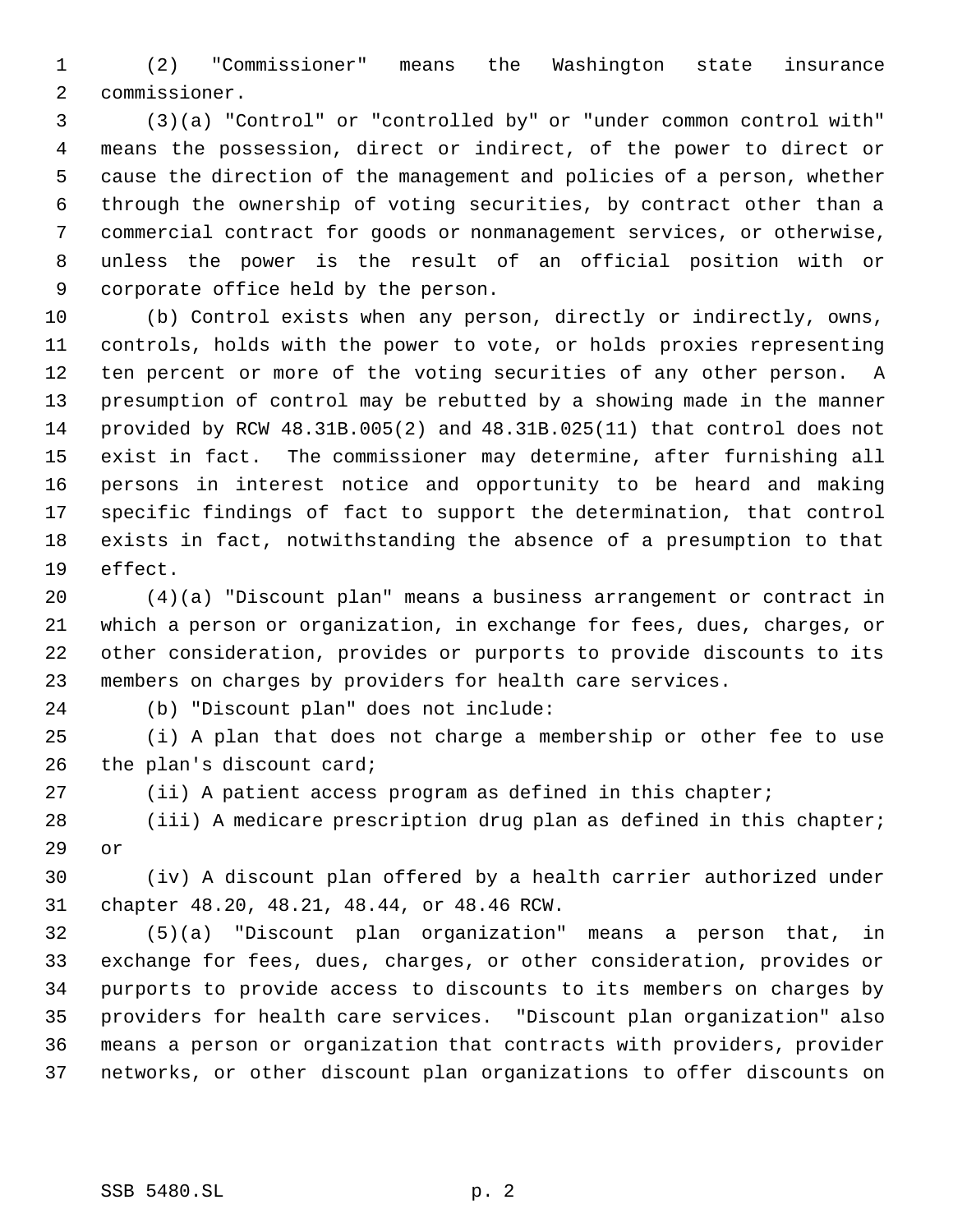health care services to its members. This term also includes all persons that determine the charge to or other consideration paid by members.

(b) "Discount plan organization" does not mean:

(i) Pharmacy benefit managers;

 (ii) Health care provider networks, when the network's only involvement in discount plans is contracting with the plan to provide 8 discounts to the plan's members;

 (iii) Marketers who market the discount plans of discount plan organizations which are licensed under to this chapter as long as all written communications of the marketer in connection with a discount plan clearly identify the licensed discount plan organization as the responsible entity; or

 (iv) Health carriers, if the discount on health care services is offered by a health carrier authorized under chapter 48.20, 48.21, 48.44, or 48.46 RCW.

 (6) "Health care facility" or "facility" has the same meaning as in RCW 48.43.005(15).

 (7) "Health care provider" or "provider" has the same meaning as in RCW 48.43.005(16).

 (8) "Health care provider network," "provider network," or "network" means any network of health care providers, including any person or entity that negotiates directly or indirectly with a discount plan organization on behalf of more than one provider to provide health care services to members.

 (9) "Health care services" has the same meaning as in RCW 48.43.005(17).

 (10) "Health carrier" or "carrier" has the same meaning as in RCW 48.43.005(18).

 (11) "Marketer" means a person or entity that markets, promotes, sells, or distributes a discount plan, including a contracted marketing organization and a private label entity that places its name on and markets or distributes a discount plan pursuant to a marketing agreement with a discount plan organization.

 (12) "Medicare prescription drug plan" means a plan that provides a medicare part D prescription drug benefit in accordance with the requirements of the federal medicare prescription drug improvement and modernization act of 2003.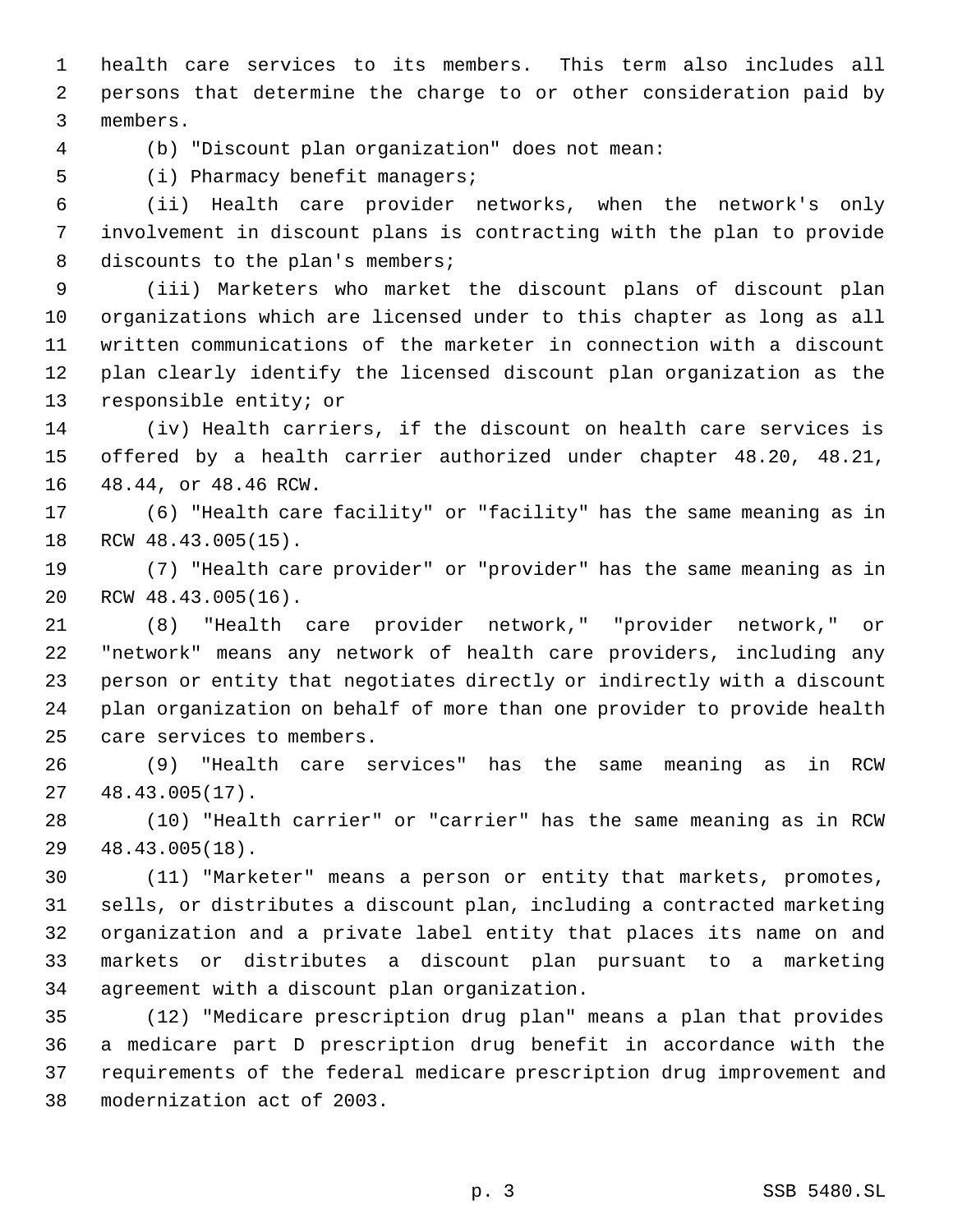(13) "Member" means any individual who pays fees, dues, charges, or other consideration for the right to receive the benefits of a discount plan, but does not include any individual who enrolls in a patient access program.

 (14) "Patient access program" means a voluntary program sponsored by a pharmaceutical manufacturer, or a consortium of pharmaceutical manufacturers, that provides free or discounted health care products for no additional consideration directly to low-income or uninsured individuals either through a discount card or direct shipment.

 (15) "Person" means an individual, a corporation, a governmental entity, a partnership, an association, a joint venture, a joint stock company, a trust, an unincorporated organization, any similar entity, or any combination of the persons listed in this subsection.

 (16)(a) "Pharmacy benefit manager" means a person that performs pharmacy benefit management for a covered entity.

 (b) For purposes of this subsection, a "covered entity" means an insurer, a health care service contractor, a health maintenance organization, or a multiple employer welfare arrangement licensed, certified, or registered under the provisions of this title. "Covered entity" also means a health program administered by the state as a provider of health coverage, a single employer that provides health coverage to its employees, or a labor union that provides health coverage to its members as part of a collective bargaining agreement.

 NEW SECTION. **Sec. 4.** (1) This chapter applies to all discount plans and all discount plan organizations doing business in or from this state or that affect subjects located wholly or in part or to be performed within this state, and all persons having to do with this business.

 (2) A discount plan organization that is a health carrier with a license, certificate of authority, or registration under RCW 48.05.030 or chapter 48.31C RCW:

 (a) Is not required to obtain a license under section 5 of this act, except that any of its affiliates that operate as a discount plan organization in this state must obtain a license under section 5 of this act and comply with all other provisions of this chapter;

(b) Is required to comply with sections 9 through 12 of this act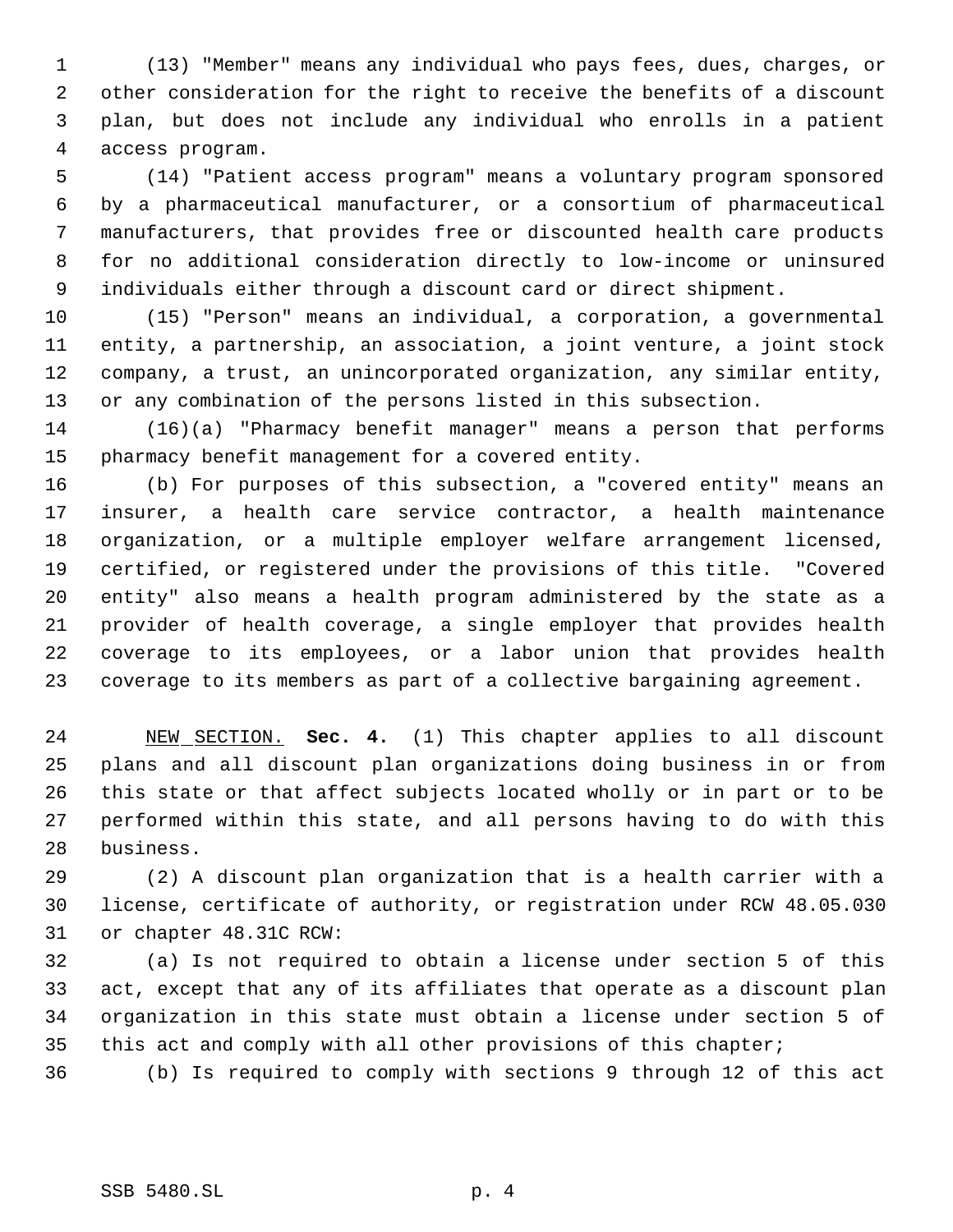and report, in the form and manner as the commissioner may require, any of the information described in section 14(2) (b), (c), or (d) of this 3 act that is not otherwise already reported; and

(c) Is subject to sections 16 and 17 of this act.

 NEW SECTION. **Sec. 5.** (1) Before conducting discount plan business to which this chapter applies, a person shall obtain a license from the commissioner to operate as a discount plan organization.

 (2) Except as provided in subsection (3) of this section, each application for a license to operate as a discount plan organization:

 (a) Must be in a form prescribed by the commissioner and verified 11 by an officer or authorized representative of the applicant; and

 (b) Must demonstrate, set forth, or be accompanied by the following:

 (i) The two hundred fifty dollar application fee, which must be deposited into the general fund;

 (ii) A copy of the organization documents of the applicant, such as the articles of incorporation, including all amendments;

 (iii) A copy of the applicant's bylaws or other enabling documents that establish organizational structure;

 (iv) The applicant's federal identification number, business address, and mailing address;

 (v)(A) A list of names, addresses, official positions, and biographical information of the individuals who are responsible for conducting the applicant's affairs, including all members of the board of directors, board of trustees, executive committee, or other governing board or committee, the officers, contracted management company personnel, and any person or entity owning or having the right to acquire ten percent or more of the voting securities of the applicant; and

 (B) A disclosure in the listing of the extent and nature of any contracts or arrangements between any individual who is responsible for conducting the applicant's affairs and the discount plan organization, including all possible conflicts of interest;

 (vi) A complete biographical statement, on forms prescribed by the commissioner, with respect to each individual identified under (b)(v) of this subsection;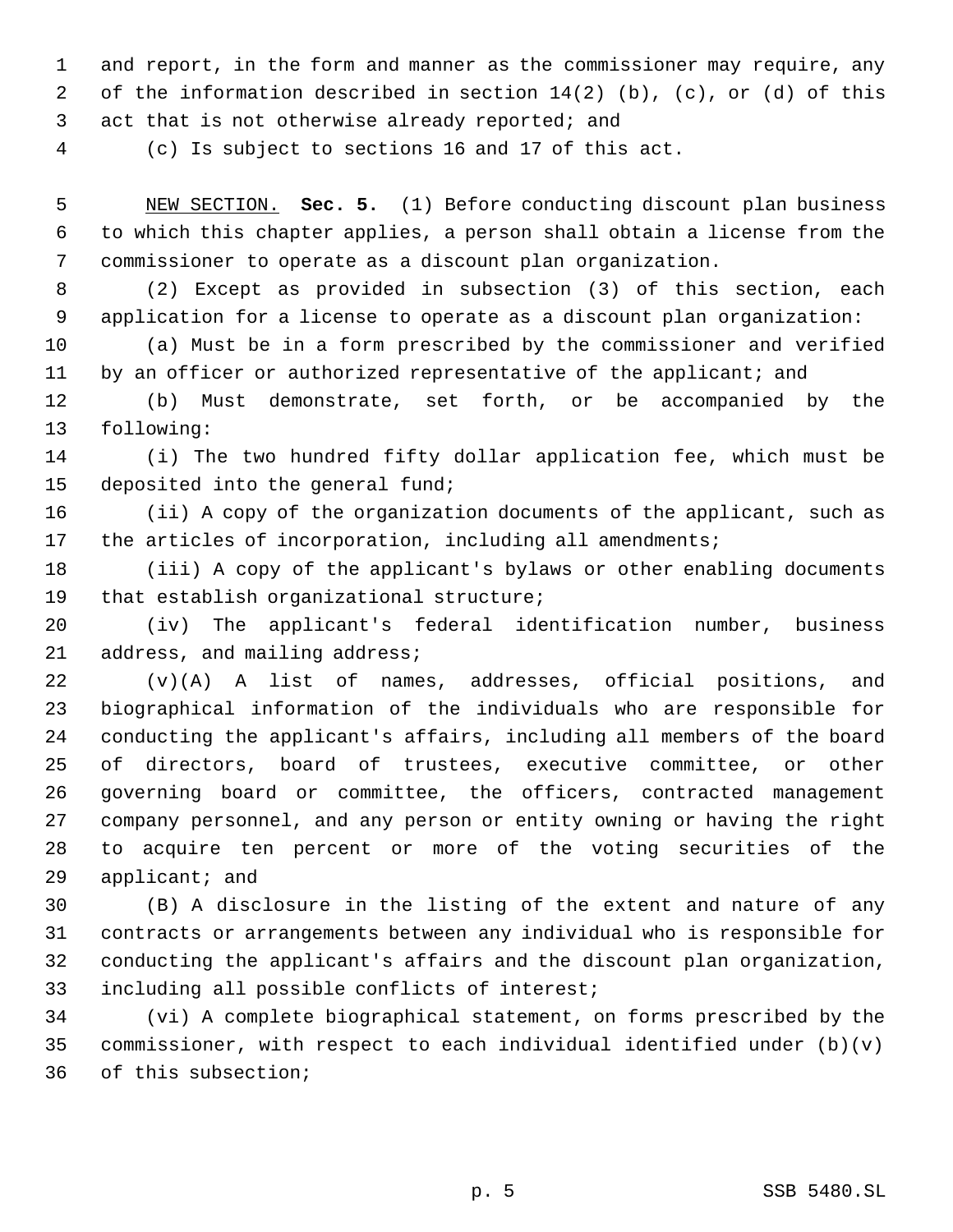(vii) A statement generally describing the applicant, its facilities and personnel, and the health care services for which a discount will be made available under the discount plan;

 (viii) A copy of the form of all contracts made or to be made between the applicant and any health care providers or health care provider networks regarding the provision of health care services to members and discounts to be made available to members;

 (ix) A copy of the form of any contract made or arrangement to be made between the applicant and any individual listed in (b)(v) of this subsection;

 (x) A list identifying by name, address, telephone number, and e- mail address all persons who will market each discount plan offered by the applicant. If the person who will market a discount plan is an entity, only the entity must be identified. This list must be maintained and updated within sixty days of any change in the information. An updated list must be sent to the commissioner as part of the discount plan organization's renewal application under (b)(vii) of this subsection;

 (xi) A copy of the form of any contract made or to be made between the applicant and any person, corporation, partnership, or other entity for the performance on the applicant's behalf of any function, including marketing, administration, enrollment, and subcontracting for the provision of health care services to members and discounts to be made available to members;

 (xii) A copy of the applicant's most recent financial statements audited by an independent certified public accountant, except that, subject to the approval of the commissioner, an applicant that is an affiliate of a parent entity that is publicly traded and that prepares audited financial statements reflecting the consolidated operations of the parent entity may submit the audited financial statement of the parent entity and a written guaranty that the minimum capital requirements required under section 6 of this act will be met by the parent entity instead of the audited financial statement of the applicant;

 (xiii) A description of the proposed methods of marketing including, but not limited to, describing the use of marketers, use of the internet, sales by telephone, electronic mail, or facsimile machine, and use of salespersons to market the discount plan benefits;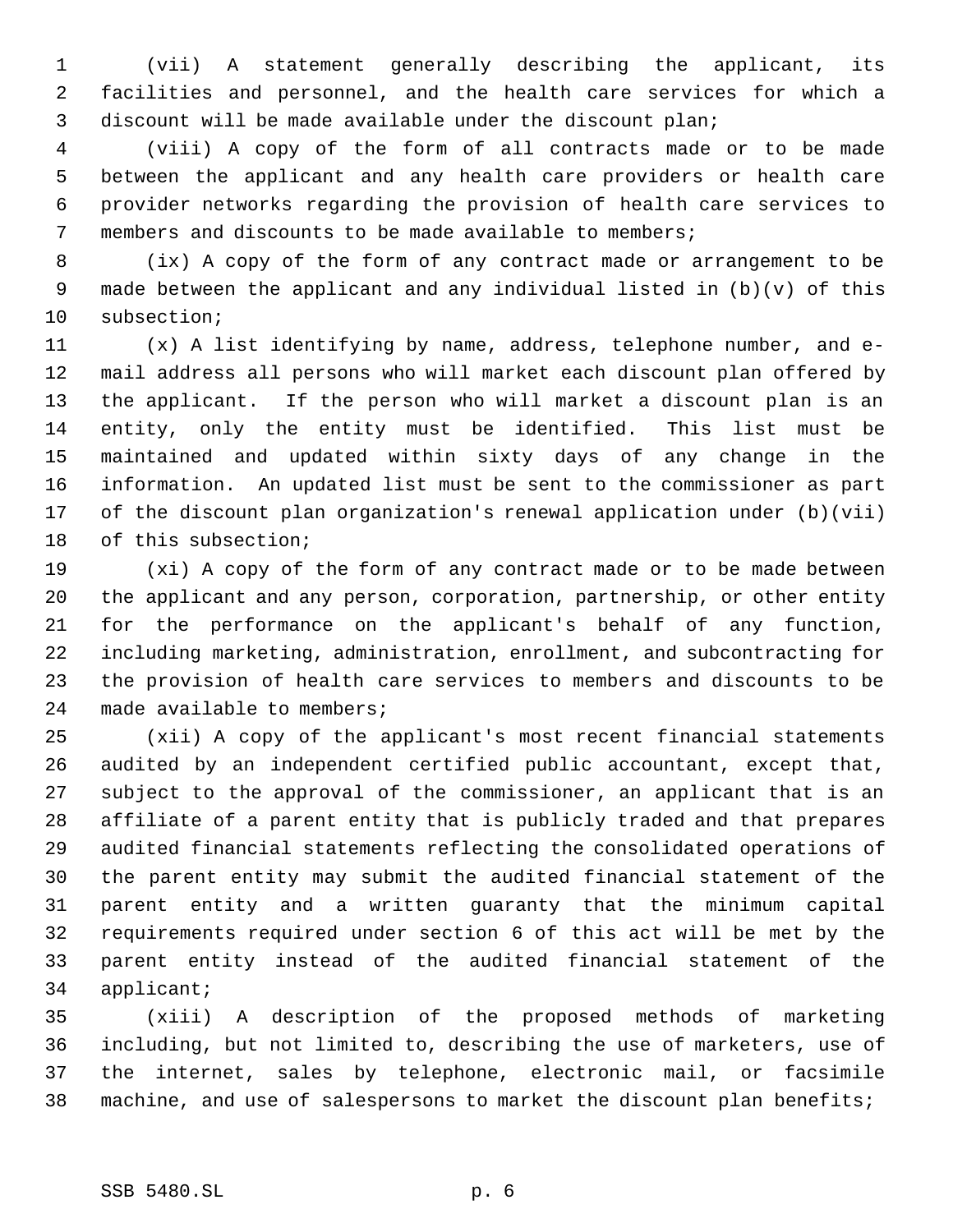(xiv) A description of the member complaint procedures which must 2 be established and maintained by the applicant;

 (xv) The name and address of the applicant's Washington statutory agent for service of process, notice, or demand or, if not domiciled in this state, a power of attorney duly executed by the applicant, appointing the commissioner and duly authorized deputies as the true and lawful attorney of the applicant in and for this state upon whom all law process in any legal action or proceeding against the discount plan organization on a cause of action arising in this state may be served; and

 (xvi) Any other information the commissioner may reasonably require.

 (3)(a) Upon application to and approval by the commissioner and payment of the applicable fees, a discount plan organization that holds a current license or other form of authority from another state to operate as a discount plan organization, at the commissioner's discretion, may not be required to submit the information required under subsection (2) of this section in order to obtain a license under this section if the commissioner is satisfied that the other state's requirements, at a minimum, are equivalent to those required under subsection (2) of this section or the commissioner is satisfied that the other state's requirements are sufficient to protect the interests of the residents of this state.

 (b) Whenever the discount plan organization loses its license or other form of authority in that other state to operate as a discount plan organization, or is the subject of any disciplinary administrative proceeding related to the organization's operating as a discount plan organization in that other state, the discount plan organization shall immediately notify the commissioner.

 (4) After the receipt of an application filed under subsection (2) or (3) of this section, the commissioner shall review the application and notify the applicant of any deficiencies in the application.

 (5)(a) Within ninety days after the date of receipt of a completed application, the commissioner shall:

 (i) Issue a license if the commissioner is satisfied that the applicant has met the following:

(A) The applicant has fulfilled the requirements of this section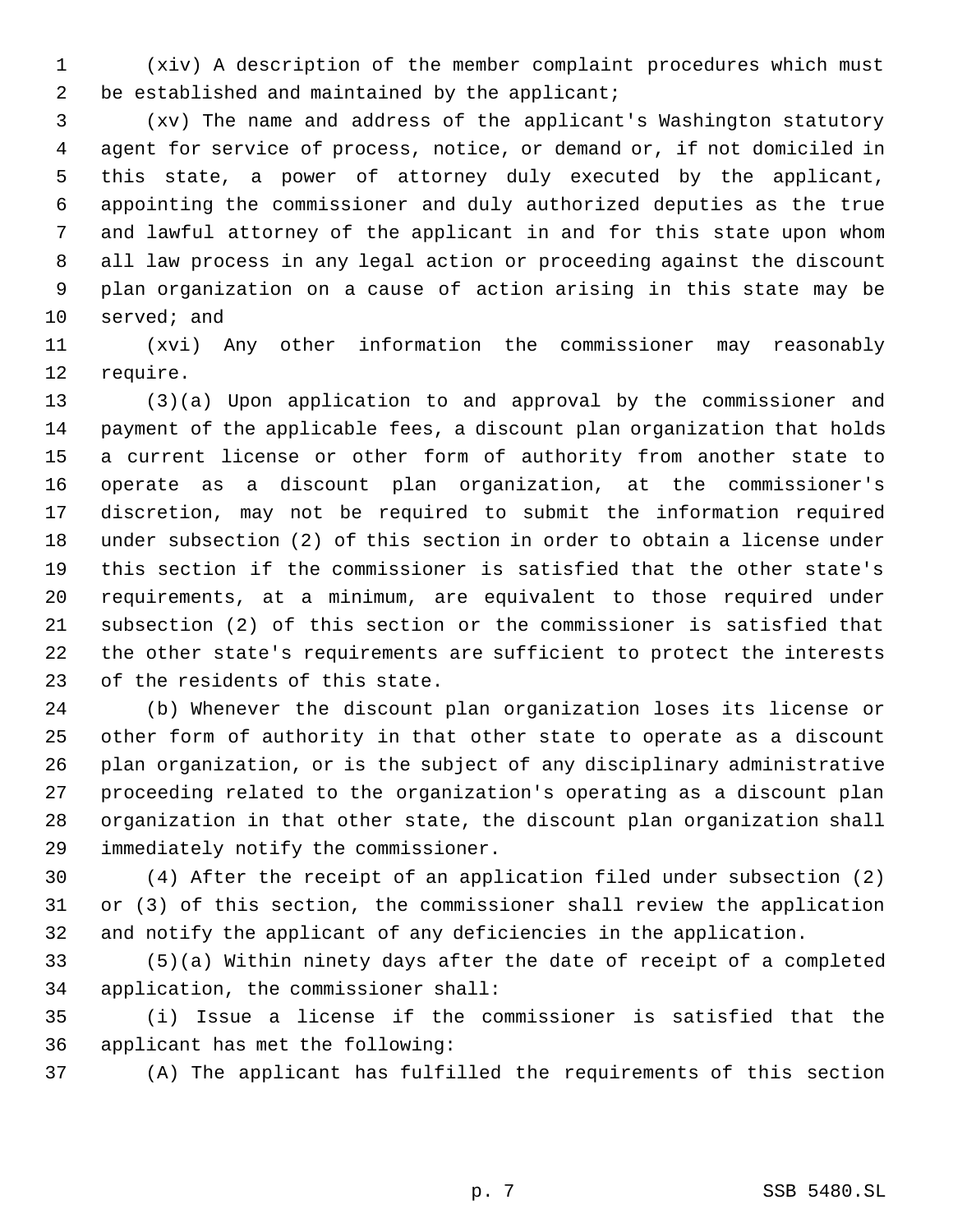and the minimum capital requirements in accordance with section 6 of this act; and

 (B) The persons who own, control, and manage the applicant are competent and trustworthy and possess managerial experience that would make the proposed operation of the discount plan organization beneficial to discount plan members; or

 (ii) Disapprove the application and state the grounds for disapproval.

 (b) In making a determination under (a) of this subsection, the commissioner may consider, for example, whether the applicant or an officer or manager of the applicant: (i) Is not financially responsible; (ii) does not have adequate expertise or experience to operate a medical discount plan organization; or (iii) is not of good character. Among the factors that the commissioner may consider in making the determination is whether the applicant or an affiliate or a business formerly owned or managed by the applicant or an officer or manager of the applicant has had a previous application for a license, or other authority, to operate as any entity regulated by the commissioner denied, revoked, suspended, or terminated for cause, or is under investigation for or has been found in violation of a statute or regulation in another jurisdiction within the previous five years.

 (6) Prior to licensure by the commissioner, each discount plan organization shall establish an internet web site in order to conform to the requirements of section 10(2) of this act.

 (7)(a) A license is effective for one year, unless prior to its expiration the license is renewed in accordance with this subsection or suspended or revoked in accordance with subsection (8) of this section.

 (b) At least ninety days before a license expires, the discount plan organization shall submit:

(i) A renewal application form; and

 (ii) A two hundred dollar renewal application fee for deposit into the general fund.

 (c) The commissioner shall renew the license of each holder that meets the requirements of this chapter and pays the appropriate renewal fee required.

 (8)(a) The commissioner may suspend the authority of a discount plan organization to enroll new members or refuse to renew or revoke a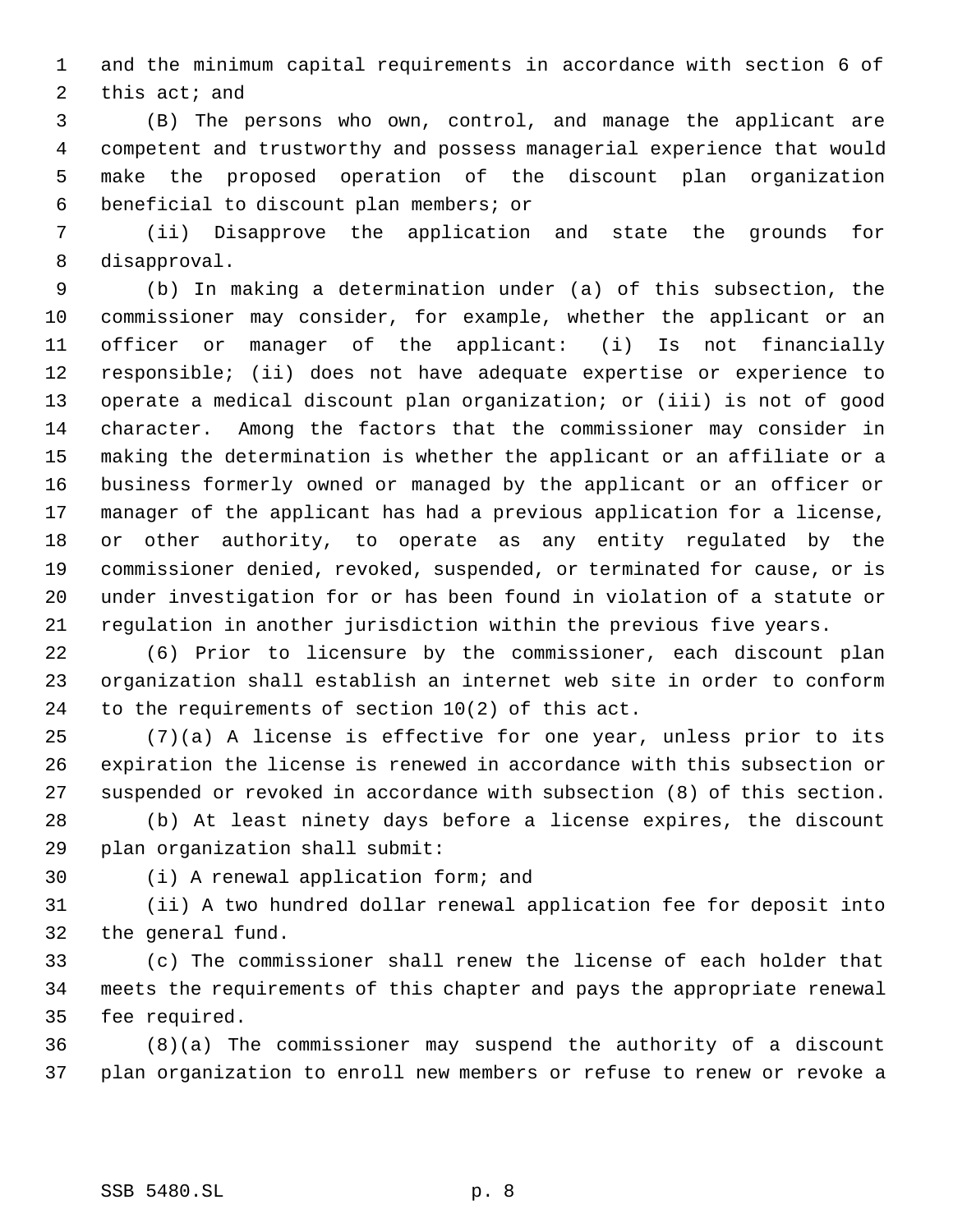discount plan organization's license if the commissioner finds that any of the following conditions exist:

 (i) The discount plan organization is not operating in compliance with this chapter;

 (ii) The discount plan organization does not have the minimum net worth as required under section 6 of this act;

 (iii) The discount plan organization has advertised, merchandised, or attempted to merchandise its services in such a manner as to misrepresent its services or capacity for service or has engaged in deceptive, misleading, or unfair practices with respect to advertising 11 or merchandising;

 (iv) The discount plan organization is not fulfilling its obligations as a discount plan organization; or

 (v) The continued operation of the discount plan organization would be hazardous to its members.

 (b) If the commissioner has cause to believe that grounds for the nonrenewal, suspension, or revocation of a license exists, the commissioner shall notify the discount plan organization in writing specifically stating the grounds for the refusal to renew or suspension or revocation and may also pursue a hearing on the matter under chapter 48.04 RCW.

 (c) When the license of a discount plan organization is nonrenewed, surrendered, or revoked, the discount plan organization shall immediately upon the effective date of the order of revocation or, in the case of a nonrenewal, the date of expiration of the license, stop any further advertising, solicitation, collecting of fees, or renewal of contracts, and proceed to wind up its affairs transacted under the license.

 (d)(i) When the commissioner suspends a discount plan organization's authority to enroll new members, the suspension order must specify the period during which the suspension is to be in effect and the conditions, if any, that must be met by the discount plan organization prior to reinstatement of its license to enroll members.

 (ii) The commissioner may rescind or modify the order of suspension prior to the expiration of the suspension period.

 (iii) The license of a discount plan organization may not be reinstated unless requested by the discount plan organization. The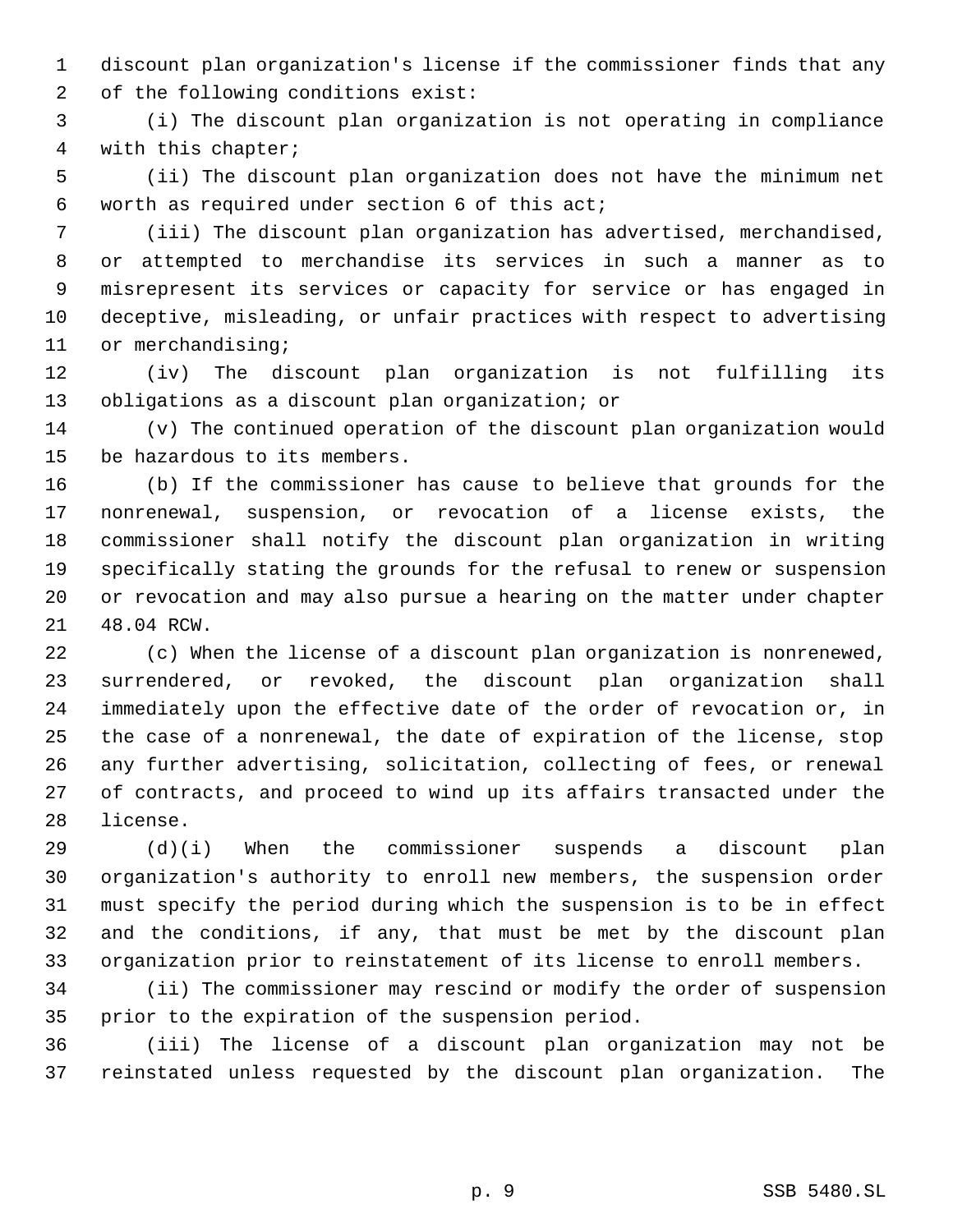commissioner shall not grant the request for reinstatement if the commissioner finds that the circumstances for which the suspension occurred still exist or are likely to recur.

 (9) Each licensed discount plan organization shall notify the commissioner immediately whenever the discount plan organization's license, or other form of authority to operate as a discount plan organization in another state, is suspended, revoked, or nonrenewed in that state.

 (10) A health care provider who provides discounts to his or her own patients without any cost or fee of any kind to the patient is not required to obtain and maintain a license under this chapter as a discount plan organization.

 NEW SECTION. **Sec. 6.** (1) Except under subsection (3) of this section, before the commissioner issues a license to any person required to obtain a license under section 5 of this act, the person seeking to operate a discount plan organization must have a net worth of at least one hundred fifty thousand dollars.

 (2) At all times, except under subsection (3) of this section, each discount plan organization must maintain a net worth of at least one hundred fifty thousand dollars.

 (3) By rule of the commissioner, the amounts in subsections (1) and (2) of this section may be adjusted annually for inflation.

 NEW SECTION. **Sec. 7.** (1) Each licensed discount plan organization shall continuously maintain in force a surety bond in its own name in an amount not less than thirty-five thousand dollars to be used in the discretion of the commissioner to protect the financial interest of Washington members. The bond must be issued by an insurance company licensed to do business in this state.

 (2) In lieu of the bond specified in subsection (1) of this section, a licensed discount plan organization may deposit and maintain deposited with the commissioner, or at the discretion of the commissioner, with any organization or trustee acceptable to the commissioner through which a custodial or controlled account is utilized, cash, securities, or any combination of these or other measures that are acceptable to the commissioner which always have a market value of not less than thirty-five thousand dollars.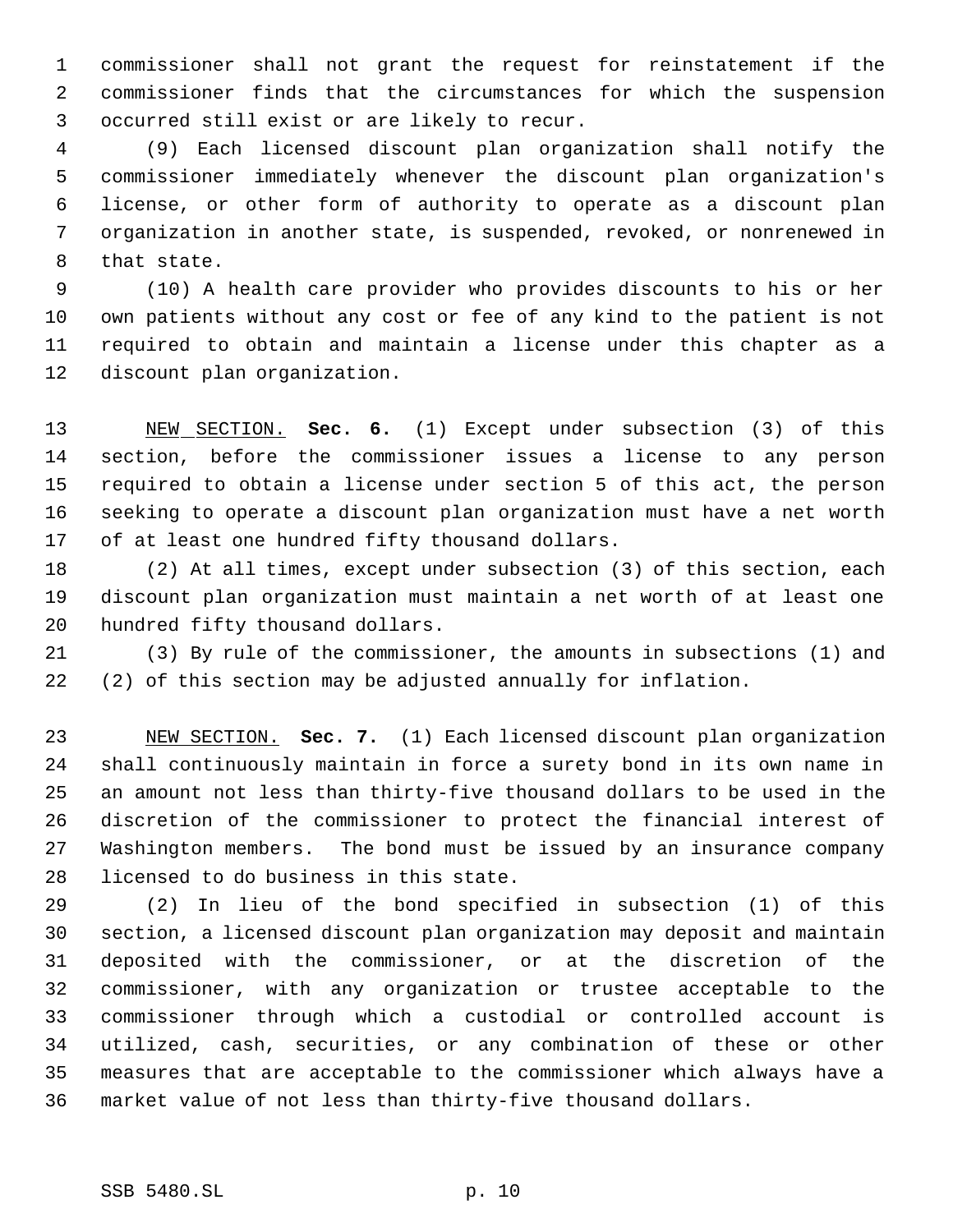(3) All income from a deposit made under subsection (2) of this section is an asset of the discount plan organization.

 (4) Except for the commissioner, the assets or securities held in this state as a deposit under subsection (1) or (2) of this section are not subject to levy by a judgment creditor or other claimant of the discount plan organization.

 NEW SECTION. **Sec. 8.** (1) The commissioner may conduct investigations to determine whether any person has violated any provision of this chapter and may, if the commissioner has a reason to believe that the discount plan organization is not complying with the requirements of this chapter, examine the business and affairs of any discount plan organization.

 (2) An examination conducted under subsection (1) of this section must be performed in accordance with chapter 48.03 RCW, except that RCW 48.03.060 (1) and (2) shall not be applicable to the examination of persons registered under this chapter.

(3) The commissioner may:

 (a) Order any discount plan organization or applicant that operates a discount plan organization to produce any records, books, files, advertising, and solicitation materials or other information; and

 (b) Gather evidence and take statements under oath to determine whether the discount plan organization or applicant is in violation of the law or is acting contrary to the public interest.

 (4) The discount plan organization or applicant that is the subject of the examination or investigation shall pay the expenses incurred in conducting the examination or investigation. Failure by the discount plan organization or applicant to pay the expenses is grounds for denial or revocation of a license to operate as a discount plan organization.

 (5) All discount plan organizations or applicants that are subject to examinations, investigations, or annual reporting requirements under this chapter shall maintain detailed books and records of the following:

 (a) Records documenting all Washington transactions, showing all funds received and all funds disbursed to Washington members, prospective members, providers, and provider networks;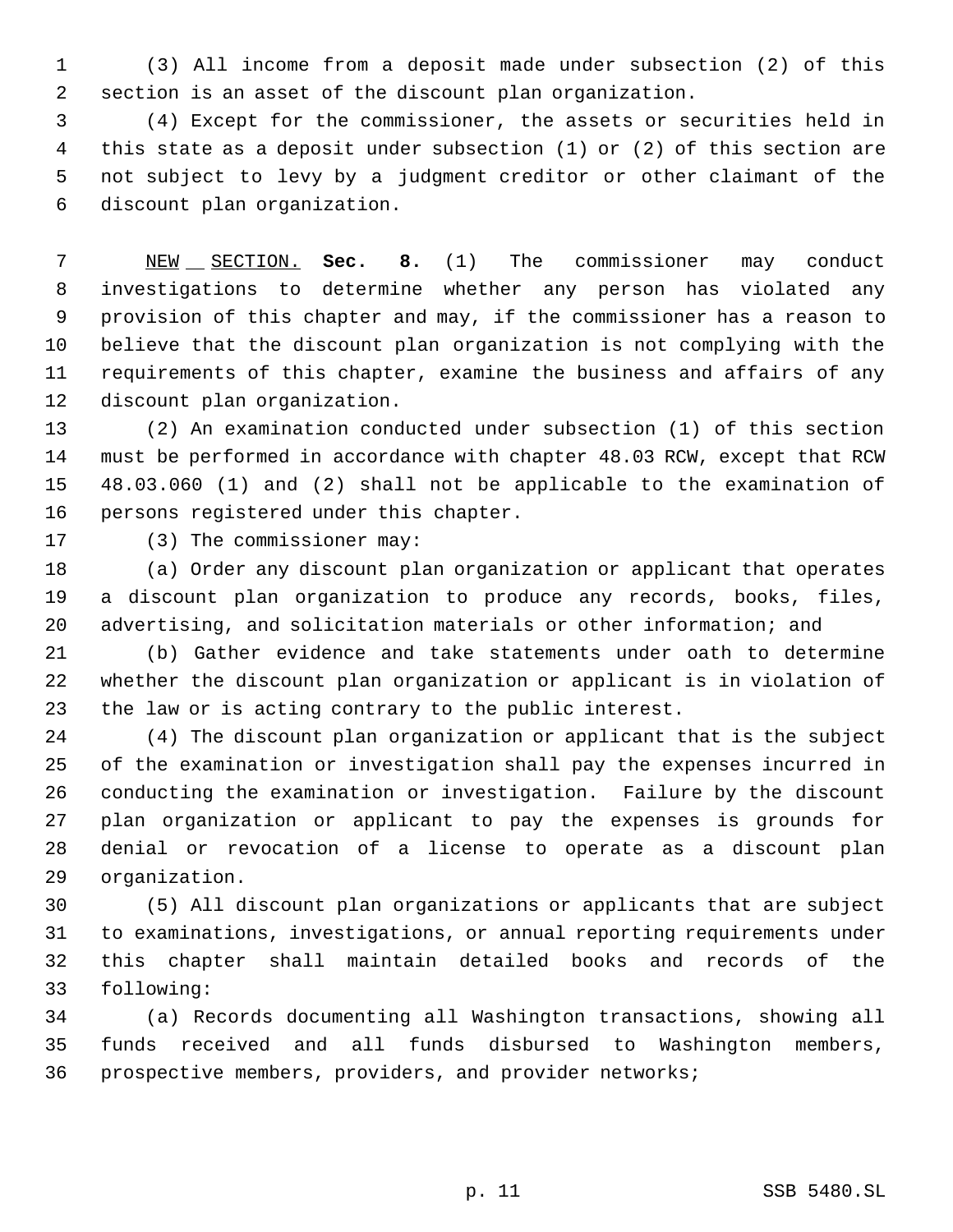(b) All contracts or agreements with providers of the services under a discount plan offered in Washington or sold to Washington residents; and

 (c) Telephone scripts for marketing activities to which this chapter applies.

 The discount plan organization shall maintain the books and records described in this section, in addition to the books and records required to be maintained under section 10 of this act, for a period of at least two years.

 NEW SECTION. **Sec. 9.** (1) A discount plan organization may charge a periodic charge as well as a reasonable one-time processing fee of no more than thirty dollars for a discount plan, or such other amount as established by rule, but may not require payment of these or any other charges or fees by direct debit from a banking, credit, or debit card account unless that method of payment is clearly and conspicuously disclosed to the prospective member. All charges and fees must be provided in writing to the member when the member first joins the plan.

 (2) When a marketer or discount plan organization solicits a discount plan in conjunction with any other product, all charges that a member or prospective member must pay for each discount plan must be provided in writing as a separate item to the member or prospective member, unless the entire amount of the periodic charge which includes the periodic discount plan charge will be refunded if the member cancels his or her membership in the discount plan organization within the first thirty days after the date of receipt of the written documents for the discount plan as provided in subsection (3) of this section.

 (3)(a)(i) If a member cancels his or her membership in the discount plan organization within the first thirty days after the date of receipt of the written documents for the discount plan described in section 12(4) of this act, the member must receive a reimbursement of all periodic charges upon return of the discount plan card to the discount plan organization.

 (ii)(A) Cancellation occurs when notice of cancellation is given to the discount plan organization.

(B) Notice of cancellation is given when delivered by hand or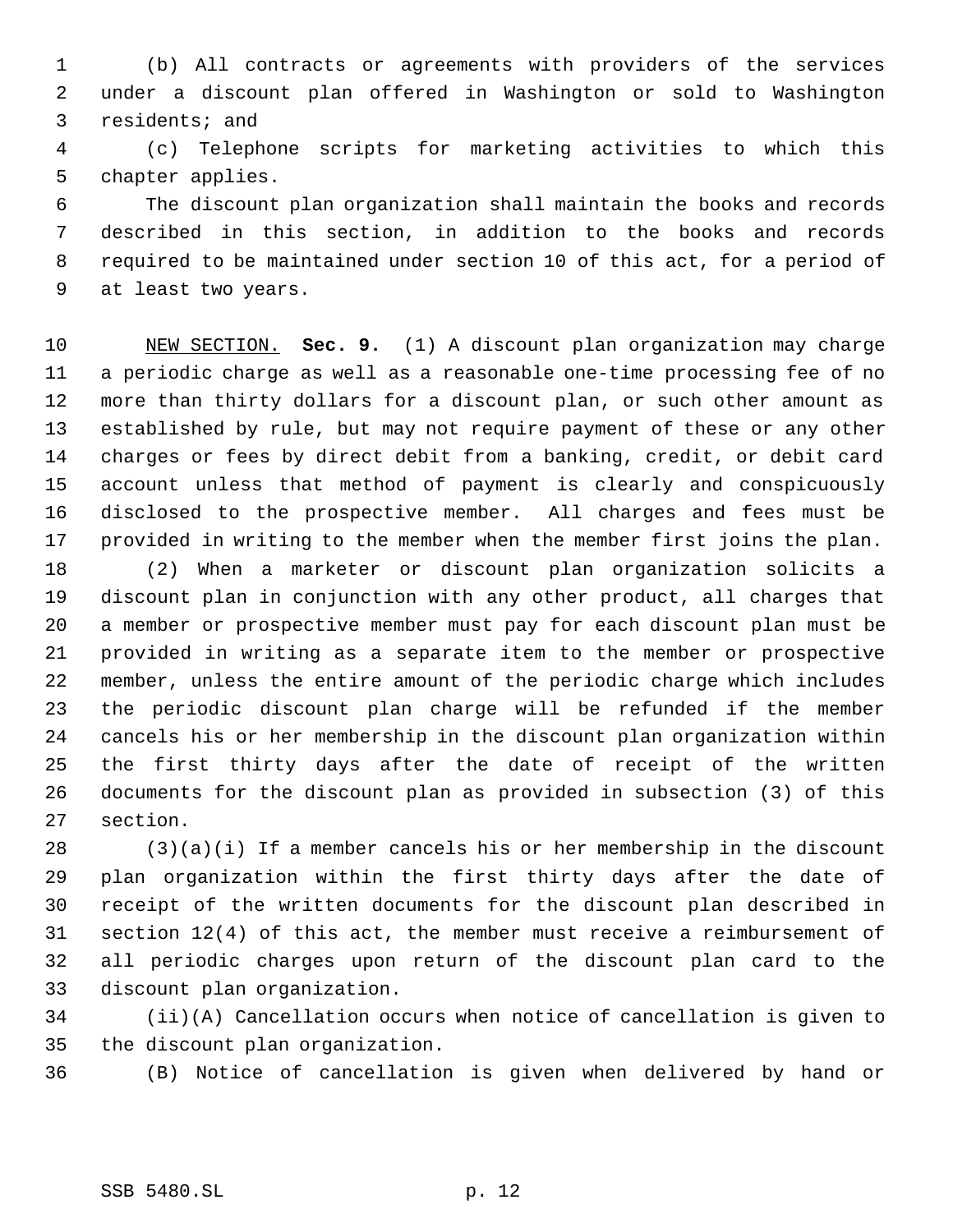deposited in a mailbox, properly addressed and postage prepaid to the mailing address of the discount plan organization, or e-mailed to the e-mail address of the discount plan organization.

 (iii) A discount plan organization shall return in full any periodic charge charged or collected after the member has given the discount plan organization notice of cancellation.

 (b) If the discount plan organization cancels a membership for any reason other than nonpayment of charges by the member, the discount plan organization shall make a pro rata reimbursement of all periodic charges to the member.

 NEW SECTION. **Sec. 10.** (1)(a) A discount plan organization shall have a written health care provider agreement with all health care providers for whose health care services it provides access to a discount to its members. The written health care provider agreement may be entered into directly with the health care provider or indirectly with a health care provider network to which the health care provider belongs.

 (b) A health care provider agreement between a discount plan organization and a health care provider must provide the following:

 (i) A list of the health care services and products to be provided at a discount;

 (ii) The amount or amounts of the discounts or, alternatively, a 23 fee schedule that reflects the health care provider's discounted rates; and

 (iii) That the health care provider may not charge members more than the discounted rates.

 (c) A health care provider agreement between a discount plan organization and a health care provider network must require that the health care provider network have written agreements with its health care providers that:

(i) Contain the provisions described in (b) of this subsection;

 (ii) Authorize the health care provider network to contract with the discount plan organization on behalf of the health care provider; and

 (iii) Require the health care provider network to maintain an up-to-date list of its contracted health care providers and to provide the list on a monthly basis to the discount plan organization.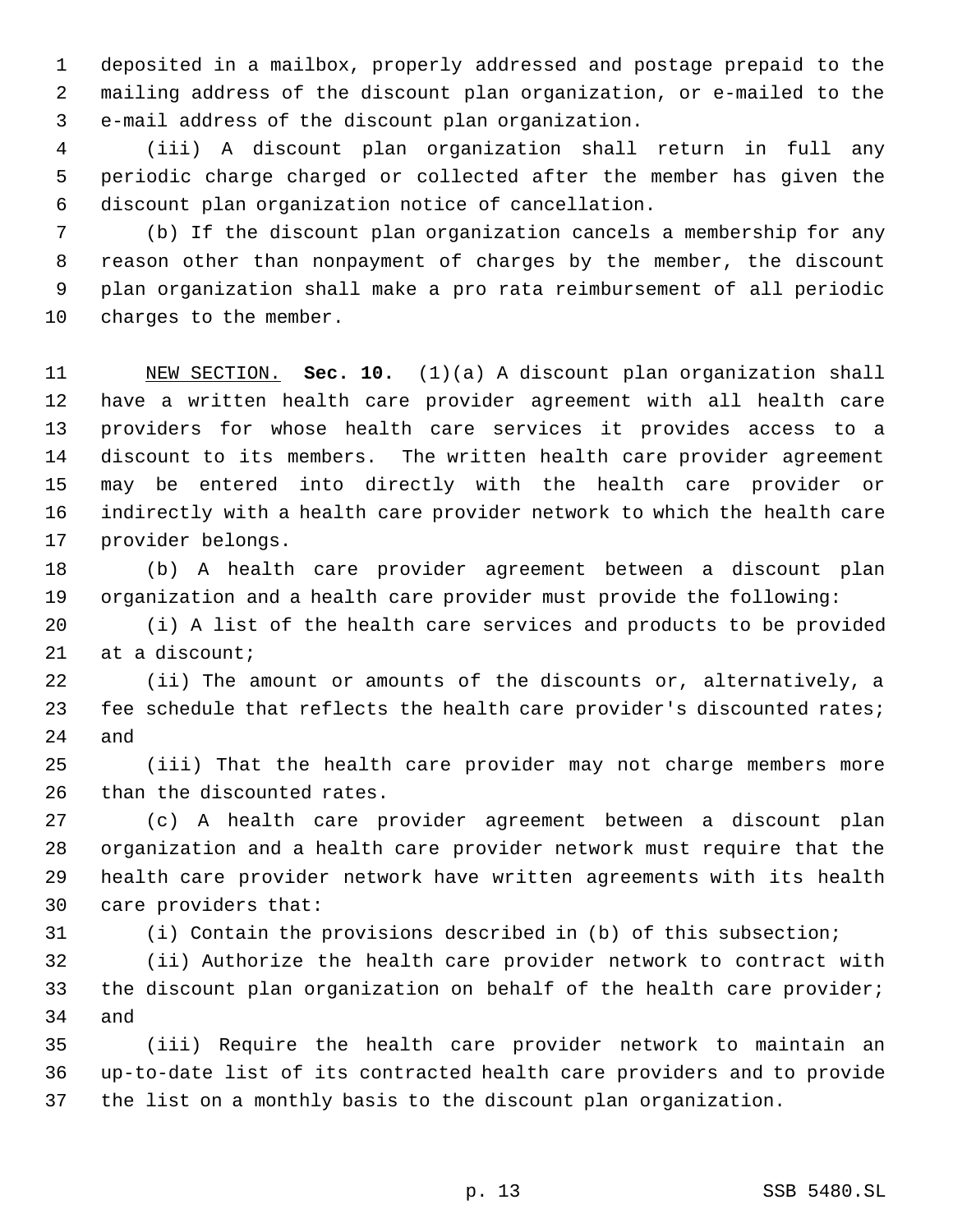(d) A health care provider agreement between a discount plan organization and an entity that contracts with a health care provider network must require that the entity, in its contract with the health care provider network, require the health care provider network to have written agreements with its health care providers that comply with (c) of this subsection.

 (e) The discount plan organization shall maintain a copy of each health care provider agreement into which it has entered and shall promptly furnish a copy of each agreement to the commissioner when requested.

 (2)(a) Each discount plan organization shall maintain on an internet web site a list of the names and addresses of the health care providers with which it has a current provider agreement directly or through a health care provider network. This list must be updated every thirty days. The internet web site address must be prominently displayed on all of its advertisements, marketing materials, brochures, and discount plan cards.

 (b) This subsection applies to those health care providers with which the discount plan organization has a current provider agreement directly as well as those health care providers that are members of a health care provider network with which the discount plan organization has a current provider agreement.

 NEW SECTION. **Sec. 11.** (1) A discount plan organization may market its products directly to consumers or contract with marketers for the distribution of its discount plans.

 (2)(a) The discount plan organization shall have an executed 27 written agreement with a marketer prior to the marketer's marketing, promoting, selling, or distributing the discount plan organization's discount plans.

 (b) The agreement between the discount plan organization and the marketer must prohibit the marketer from using advertising, marketing materials, brochures, and discount plan cards without first having the discount plan organization's approval in writing.

 (c) The discount plan organization is bound by and responsible for the activities of a marketer that are within the scope of the marketer's agency relationship with the organization.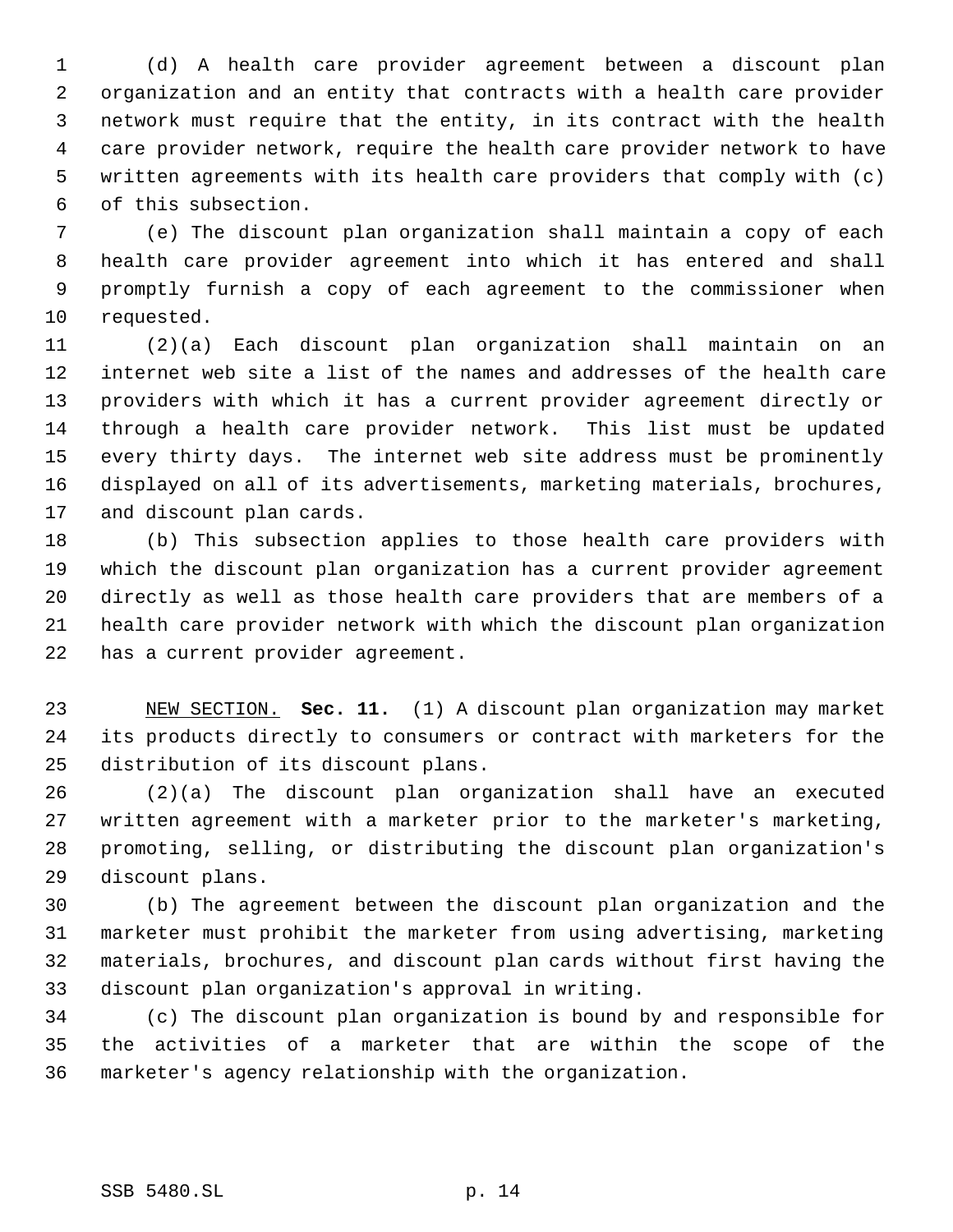(3) A discount plan organization shall approve in writing all advertisements, marketing materials, brochures, and discount cards used by marketers to market, promote, sell, or distribute the discount plan prior to their use.

 (4) Upon request, a discount plan organization shall submit to the commissioner all advertising, marketing materials, and brochures used or to be used in connection with the organization's discount plans.

 NEW SECTION. **Sec. 12.** (1)(a) All advertisements, marketing efforts, promotions, marketing materials, discount plan documents, brochures, discount plan cards, and any other communications of a discount plan organization provided to prospective members and members must be truthful and not misleading in fact or in implication.

 (b) Any advertisement, marketing material, discount plan document, brochure, discount plan card, or other communication is misleading in fact or in implication if it has a capacity or tendency to mislead or deceive based on the overall impression that it may reasonably be expected to create within the segment of the public to which it is directed.

 (c) A discount plan organization shall conduct its business in its own legal name and all written communications from a discount plan to regulators and consumers must prominently display the discount plan organization's full legal name.

(2) A discount plan organization shall not:

 (a) Except as otherwise provided in this chapter or as a disclaimer of any relationship between discount plan benefits and insurance, or as a description of an insurance product connected with a discount plan, use in its advertisements, marketing efforts, promotions, marketing materials, discount plan documents, brochures, and discount plan cards the term "insurance";

 (b) Describe or characterize the discount plan as being insurance whenever a discount plan is bundled with an insured product and the insurance benefits are incidental to the discount plan benefits;

 (c) Use in its advertisements, marketing efforts, promotions, marketing materials, discount plan documents, brochures, and discount plan cards words or phrases that are commonly associated with the business of insurance, such as the terms "health plan," "coverage," "copay," "copayments," "deductible," "preexisting conditions,"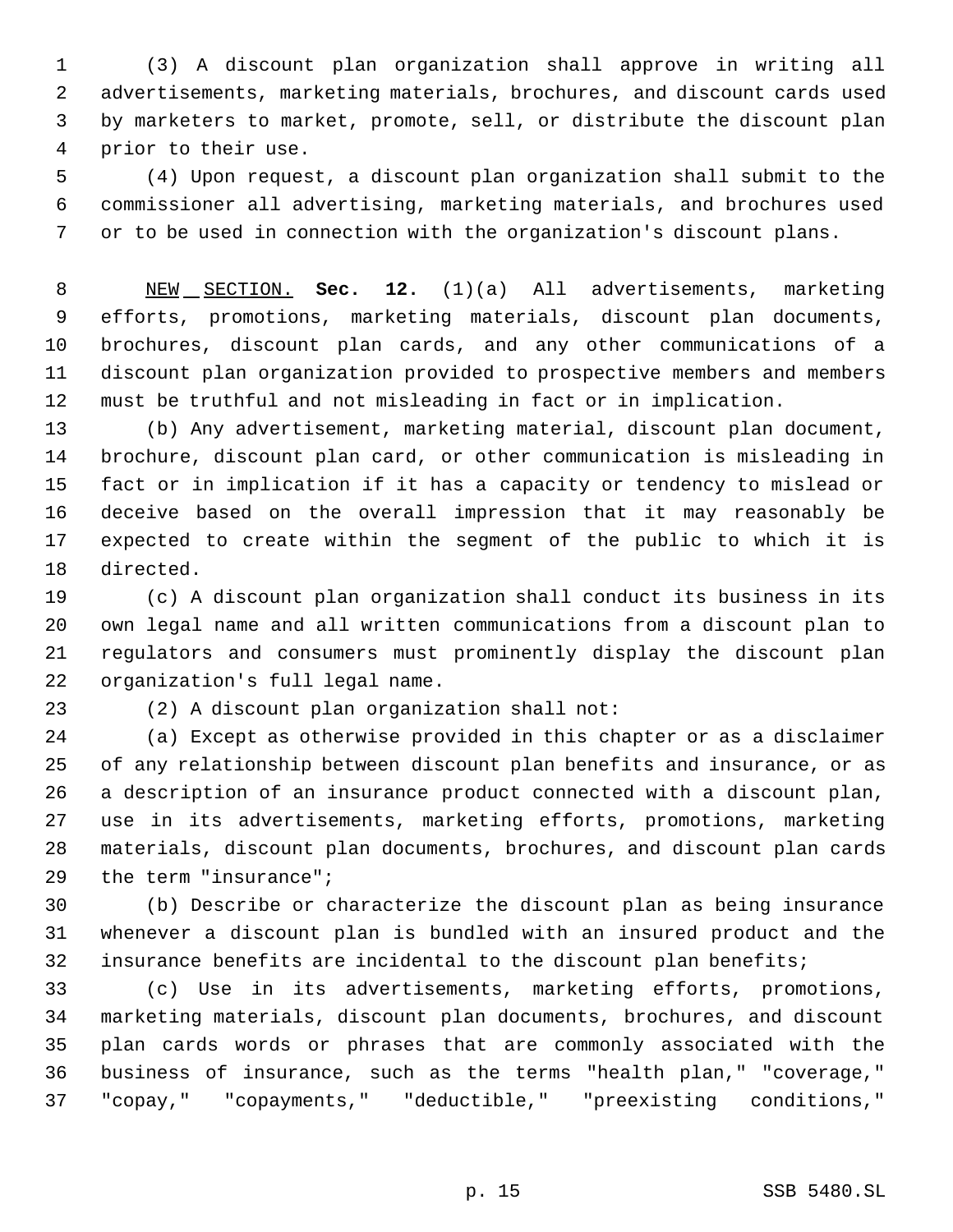"guaranteed issue," "premium," "PPO," "preferred provider organization," or similar terms, in a manner that could reasonably mislead an individual into believing that the discount plan is health insurance;

 (d) Use language in its advertisements, marketing efforts, promotions, marketing material, discount plan documents, brochures, and discount plan cards with respect to being licensed by the insurance commissioner's office in a manner that could reasonably mislead an individual into believing that the discount plan is insurance or has been endorsed by the insurance commissioner's office;

 (e) Make misleading, deceptive, or fraudulent representations regarding the discount or range of discounts offered by the discount plan or the access to any range of discounts offered by the discount plan;

 (f) Have restrictions on access to discount plan providers including, except for hospital services, waiting periods and notification periods; or

 (g) Pay health care providers any fees for health care services or collect or accept money from a member to pay a health care provider for health care services provided under the discount plan, unless the discount plan organization has an active certificate of authority or registration in Washington.

 (3)(a) Each discount plan organization shall make the following general disclosures in not less than twelve-point type on the first content page of any advertisements, marketing materials, or brochures made available to the public relating to a discount plan, along with any enrollment forms given to a prospective member:

28 (i) That the plan is a discount plan and is not insurance coverage;

 (ii) If true, that the range of discounts for health care services provided under the plan will vary depending on the type of health care provider and health care service received;

 (iii) That the discount plan organization does not make payments to providers for the health care services received under the discount plan, unless the discount plan organization has an active certificate of authority or registration, as described in subsection (2)(g) of this section;

(iv) That the plan member is obligated to pay for all health care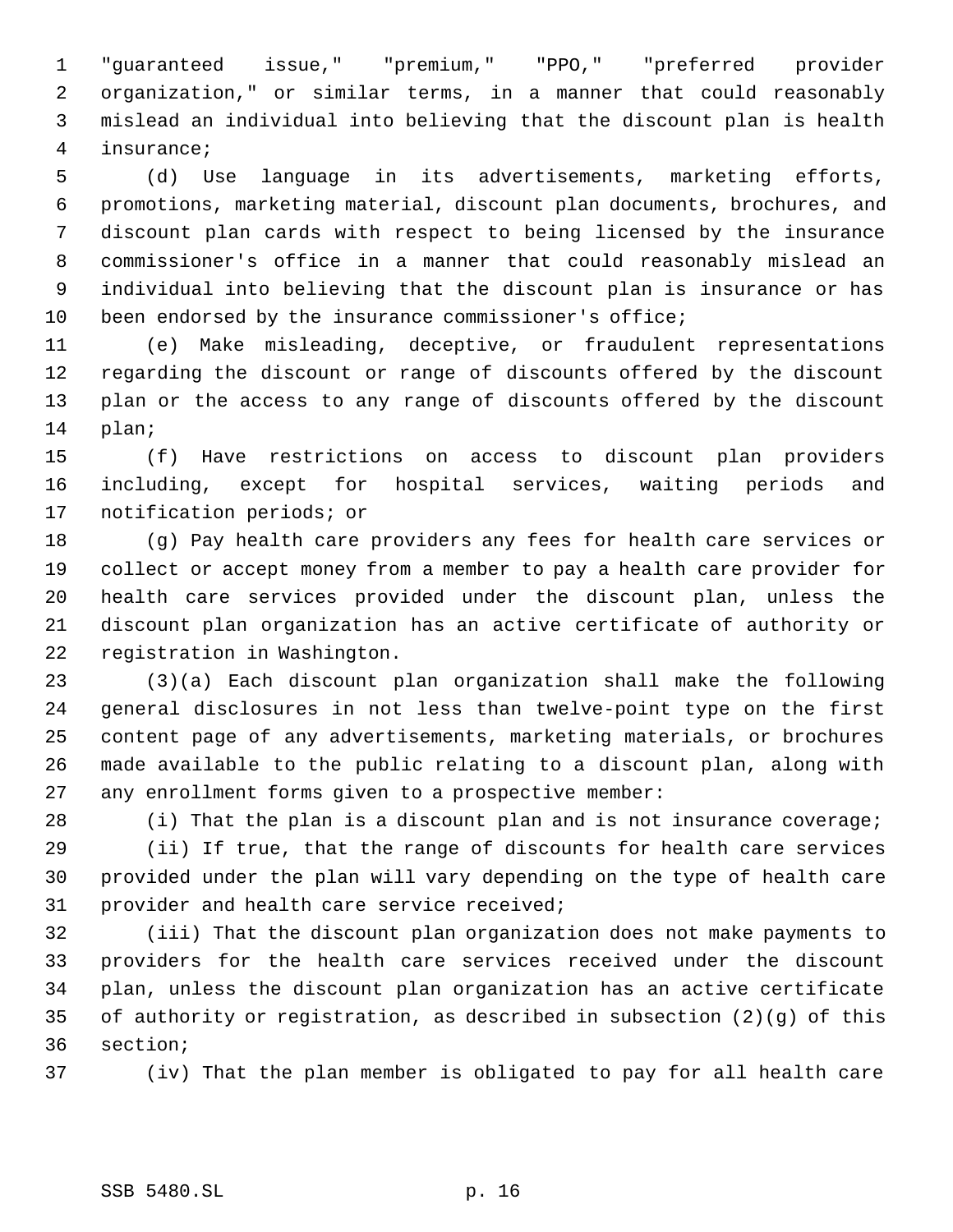services, but will receive the stated discount from those health care providers that have a current provider agreement with the discount plan organization; and

 (v) The toll-free telephone number and internet web site address for the licensed discount plan organization for prospective members and members to obtain additional information about and assistance with the discount plan and up-to-date lists of health care providers participating in the discount plan.

 (b) If the initial contact with a prospective member is by telephone, the disclosures required under (a) of this subsection must be made orally and included in the initial written materials that describe the benefits under the discount plan provided to the prospective or new member.

 (4)(a) In addition to the general disclosures required under subsection (3) of this section, each discount plan organization shall send to:

 (i) Each prospective member, at their request, information that describes the terms and conditions of the discount plan, including any limitations or restrictions on the refund of any processing fees or periodic charges associated with the discount plan. The written materials presented must not be dependent upon the requestor first making any form of payment or enrolling in the plan; and

 (ii) Each new member, within fourteen calendar days of enrollment, written documents that contain all terms and conditions of the discount plan.

 (b) The written documents required under (a)(ii) of this subsection must be clear and include the following information:

28 (i) The name of the member;

(ii) The benefits to be provided under the discount plan;

 (iii) Any processing fees and periodic charges associated with the discount plan, including any limitations or restrictions on the refund 32 of any processing fees and periodic charges;

 (iv) The mode of payment of any processing fees and periodic charges, such as monthly or quarterly, and procedures for changing the mode of payment;

 (v) Any limitations, exclusions, or exceptions regarding the receipt of discount plan benefits;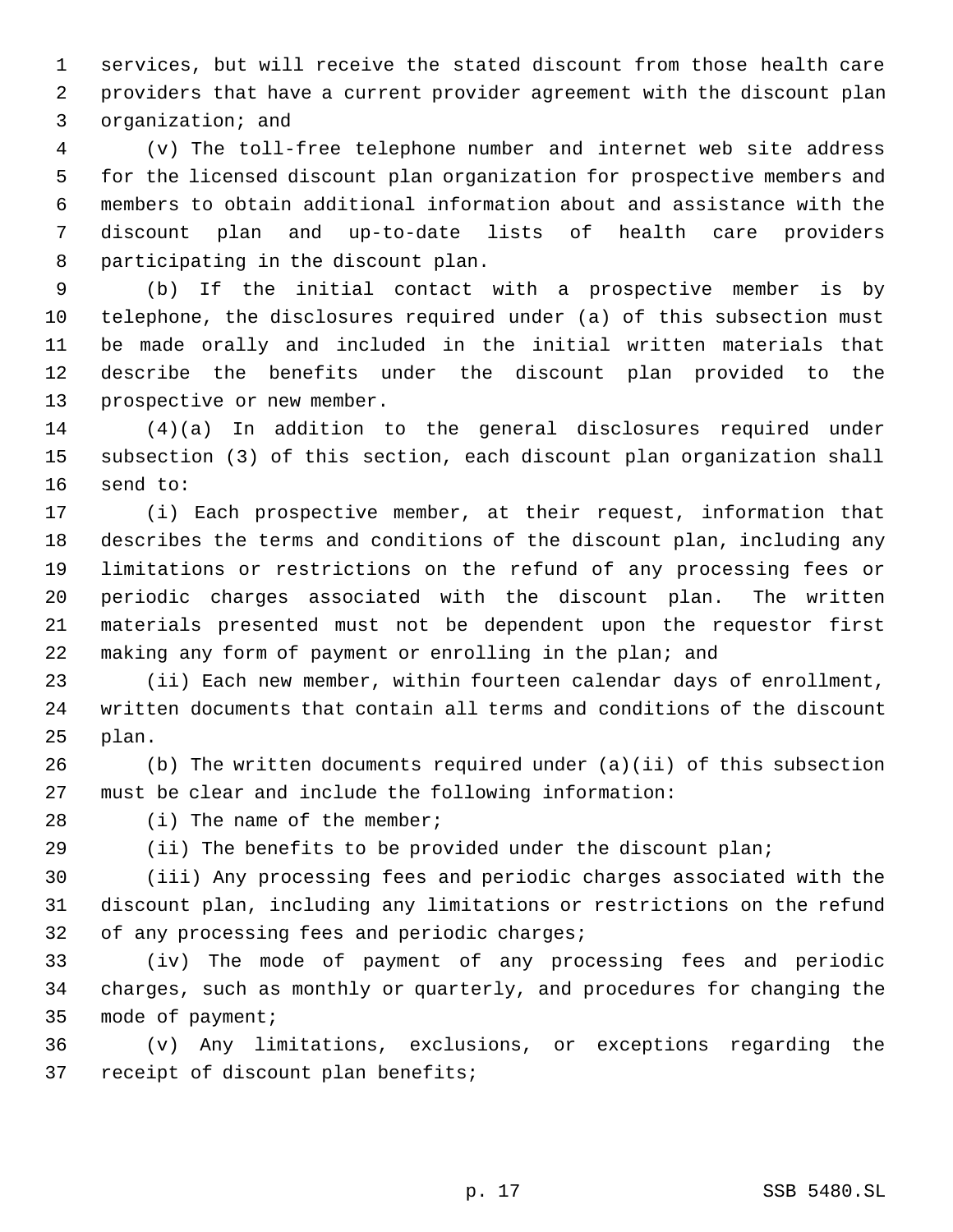(vi) Any waiting periods for receiving discounts on hospital services under the discount plan;

 (vii) Procedures for obtaining discounts under the discount plan, such as requiring members to contact the discount plan organization to 5 make an appointment with a health care provider on the member's behalf;

 (viii) Cancellation procedures, including information on the member's thirty-day cancellation rights and refund requirements and 8 procedures for obtaining refunds;

(ix) Renewal, termination, and cancellation terms and conditions;

 (x) Procedures for adding new members to a family discount plan, if applicable;

 (xi) Procedures for filing complaints under the discount plan organization's complaint system and information that, if the member remains dissatisfied after completing the organization's complaint system, the plan member may contact the office of the insurance commissioner; and

 (xii) The name, telephone number, internet web site address, and mailing address of the licensed discount plan organization or other entity where the member can make inquiries about the plan, or send cancellation notices and file complaints.

 NEW SECTION. **Sec. 13.** Each discount plan organization shall provide the commissioner at least thirty days' advance notice of any change in the discount plan organization's name, address, principal business address, mailing address, toll-free telephone number, or internet web site address.

 NEW SECTION. **Sec. 14.** (1) If the information required in subsection (2) of this section is not provided at the time of renewal of a license under section 5 of this act, a discount plan organization shall file an annual report with the commissioner in the form prescribed by the commissioner no later than March 31st of the following year.

 (2) The annual report must be filed with the commissioner, accompanied by the twenty dollar annual reporting fee to be deposited into the general fund. The annual report must include: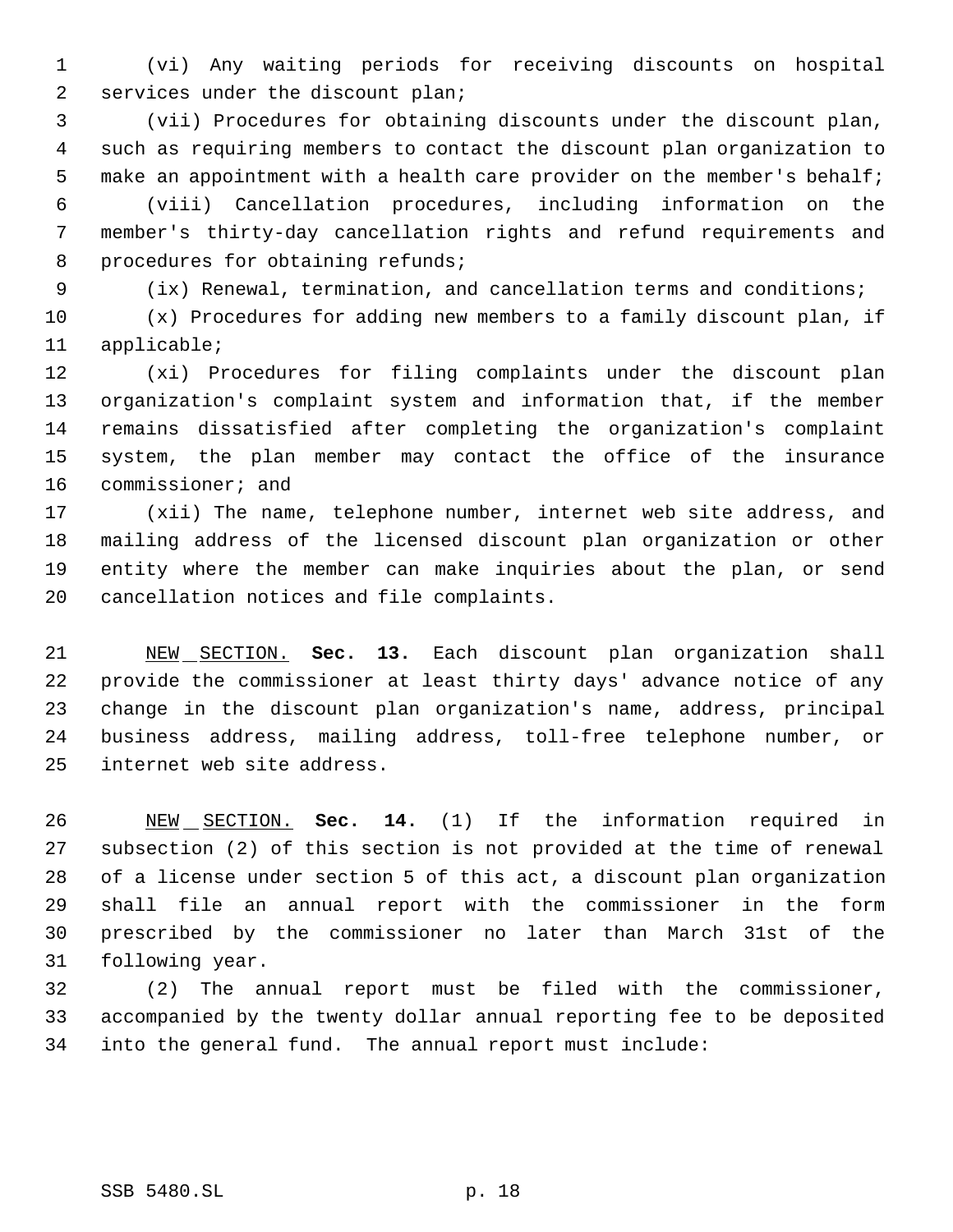(a) Audited financial statements prepared in accordance with generally accepted accounting principles certified by an independent certified public accountant, including the organization's balance sheet, income statement, and statement of changes in cash flow for the preceding year. However, subject to the approval of the commissioner, an organization that is an affiliate of a parent entity that is publicly traded and that prepares audited financial statements reflecting the consolidated operations of the parent entity may submit the audited financial statement of the parent entity and a written guaranty that the minimum capital requirements required under section 6 of this act will be met by the parent entity instead of the audited financial statement of the organization;

 (b) If different from the initial application for a license, or at the time of renewal of a license, or the last annual report, as appropriate, a list of the names and residence addresses of all persons responsible for the conduct of the organization's affairs, together with a disclosure of the extent and nature of any contracts or arrangements with these persons and the discount plan organization, including any possible conflicts of interest;

 (c) The number of current members the discount plan organization has in the state; and

 (d) Any other information relating to the performance of the discount plan organization that may be required by the commissioner.

 (3) Any discount plan organization that fails to file an annual report in the form and within the time required by this section is subject to the following:

(a) Monetary penalties of:

 (i) Up to five hundred dollars each day for the first ten days during which the violation continues; and

 (ii) Up to one thousand dollars each day after the first ten days during which the violation continues; and

 (b) Upon notice by the commissioner, loss, suspension, or revocation of its license and authority to enroll new members or to do business in this state while the violation continues.

 NEW SECTION. **Sec. 15.** Each discount plan organization shall designate and provide the commissioner with the name, address, and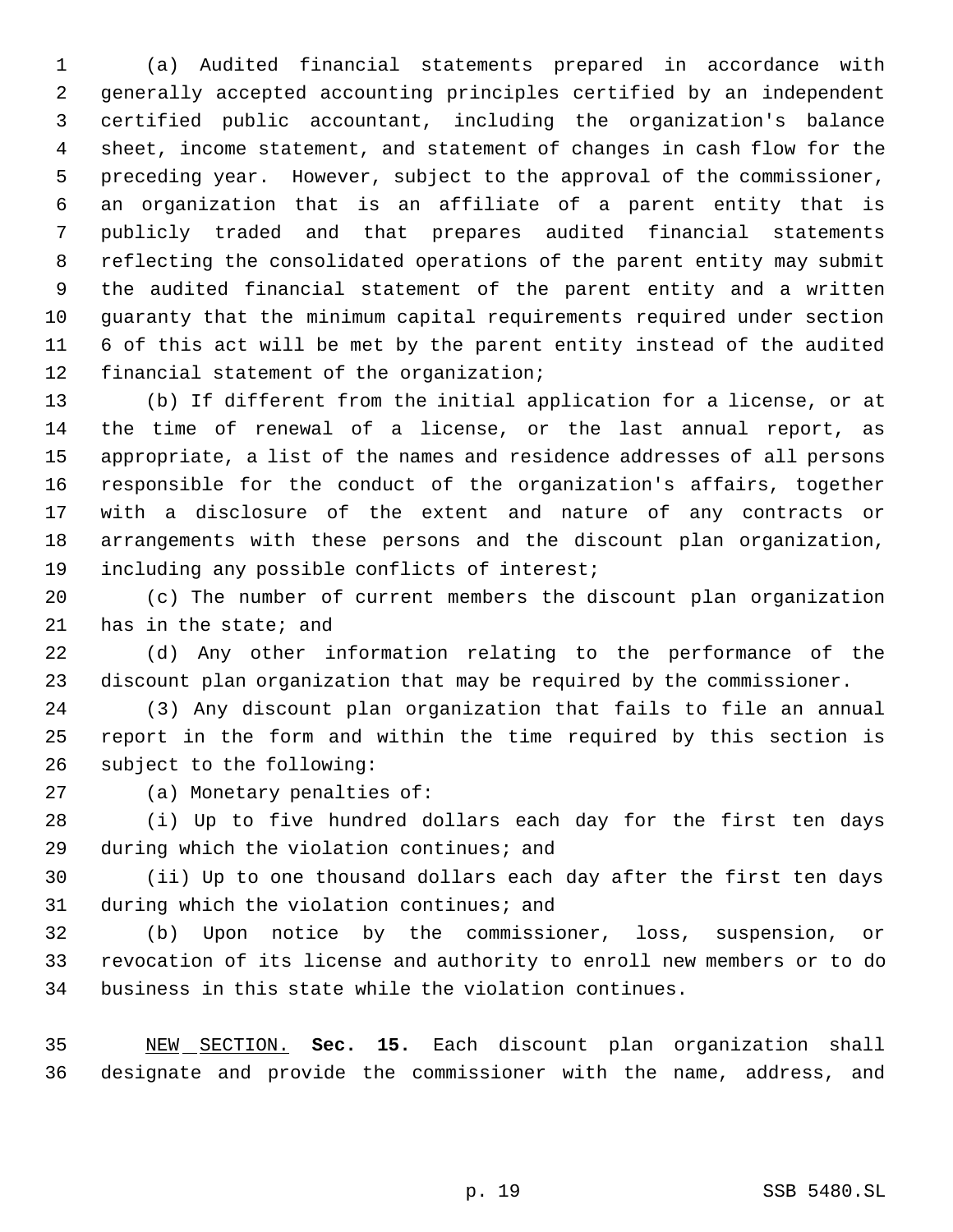telephone number of the organization's compliance officer responsible for ensuring compliance with this chapter.

 NEW SECTION. **Sec. 16.** (1) In lieu of or in addition to suspending or revoking a discount plan organization's license under section 5(8) of this act, whenever the commissioner has cause to believe that any person is violating or is about to violate any provision of this chapter or any rules adopted under this chapter or any order of the 8 commissioner, the commissioner may:

(a) Issue a cease and desist order; and

 (b) After hearing or with the consent of the discount plan organization and in addition to or in lieu of the suspension, revocation, or refusal to renew any license, impose a monetary penalty of not less than one hundred dollars for each violation and not more than ten thousand dollars for each violation.

 (2) A person that willfully operates as or aids and abets another operating as a discount plan organization in violation of section 5(1) of this act commits insurance fraud and is subject to RCW 48.15.020 and 48.15.023, as if the unlicensed discount plan organization were an unauthorized insurer, and the fees, dues, charges, or other consideration collected from the members by the unlicensed discount plan organization or marketer were insurance premiums.

 (3) A person that collects fees for purported membership in a discount plan but willfully fails to provide the promised benefits commits a theft and upon conviction is subject to the provisions of Title 9A RCW. In addition, upon conviction, the person shall pay restitution to persons aggrieved by the violation of this chapter.

 (4) Any person damaged by acts that violate this chapter may maintain an action for the recovery of damages caused by that act or acts.

(a) An action for violation of this section may be brought:

(i) In the county where the plaintiff resides;

(ii) In the county where the plaintiff conducts business; or

 (iii) In the county where the discount plan was sold, marketed, promoted, advertised, or otherwise distributed.

 (b) The acceptance or use of any discount plan or discount plan card does not operate as a waiver of any civil, criminal, or administrative claim that may be asserted under this chapter.